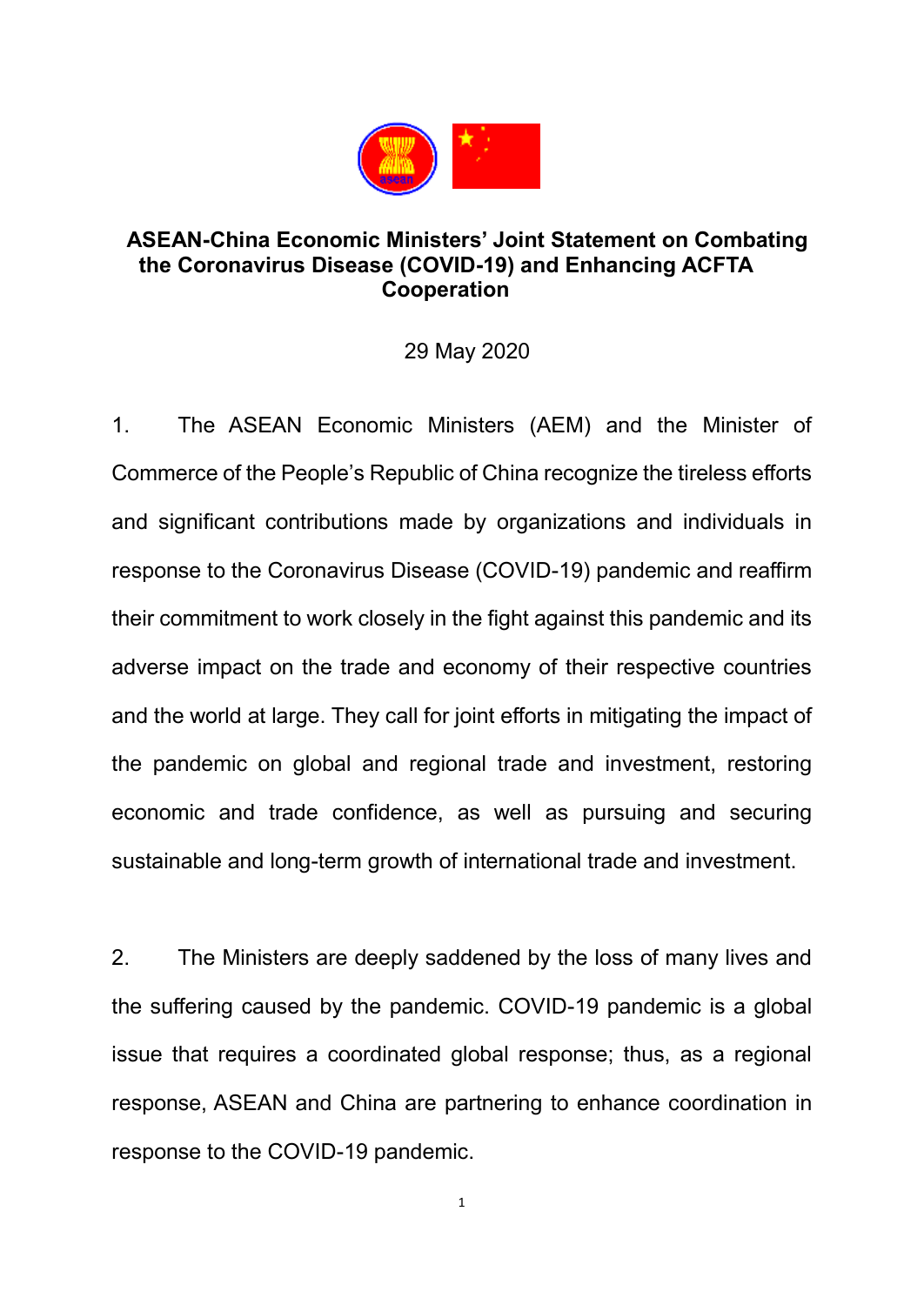3. The Ministers reaffirm their commitments under the Joint Statement of the Special ASEAN Plus Three Summit on Coronavirus Disease 2019 (COVID-19) adopted on 14 April 2020 via videoconference.

4. The unprecedented challenges posed by COVID-19 have affected the region and the world. China appreciates the sympathy, support and assistance rendered by the ASEAN Member States, including their private sectors, during the COVID-19 outbreak in China. The generosity and strong support of its ASEAN partners, both in cash and in kind, have supported China in its fight against the pandemic. ASEAN conveys its appreciation to China for the timely assistance not only to ASEAN Member Countries affected by the COVID-19 pandemic but also to the ASEAN Secretariat, comprising dispatches of urgently-needed medical teams and medical supplies.

5. ASEAN and China commit to share anti-pandemic information and experiences in a prompt and efficient manner, as well as deepen cooperation on prevention and control of COVID-19. China further reaffirms its commitment to continue working closely with ASEAN to overcome the challenges brought about by the COVID-19 outbreak.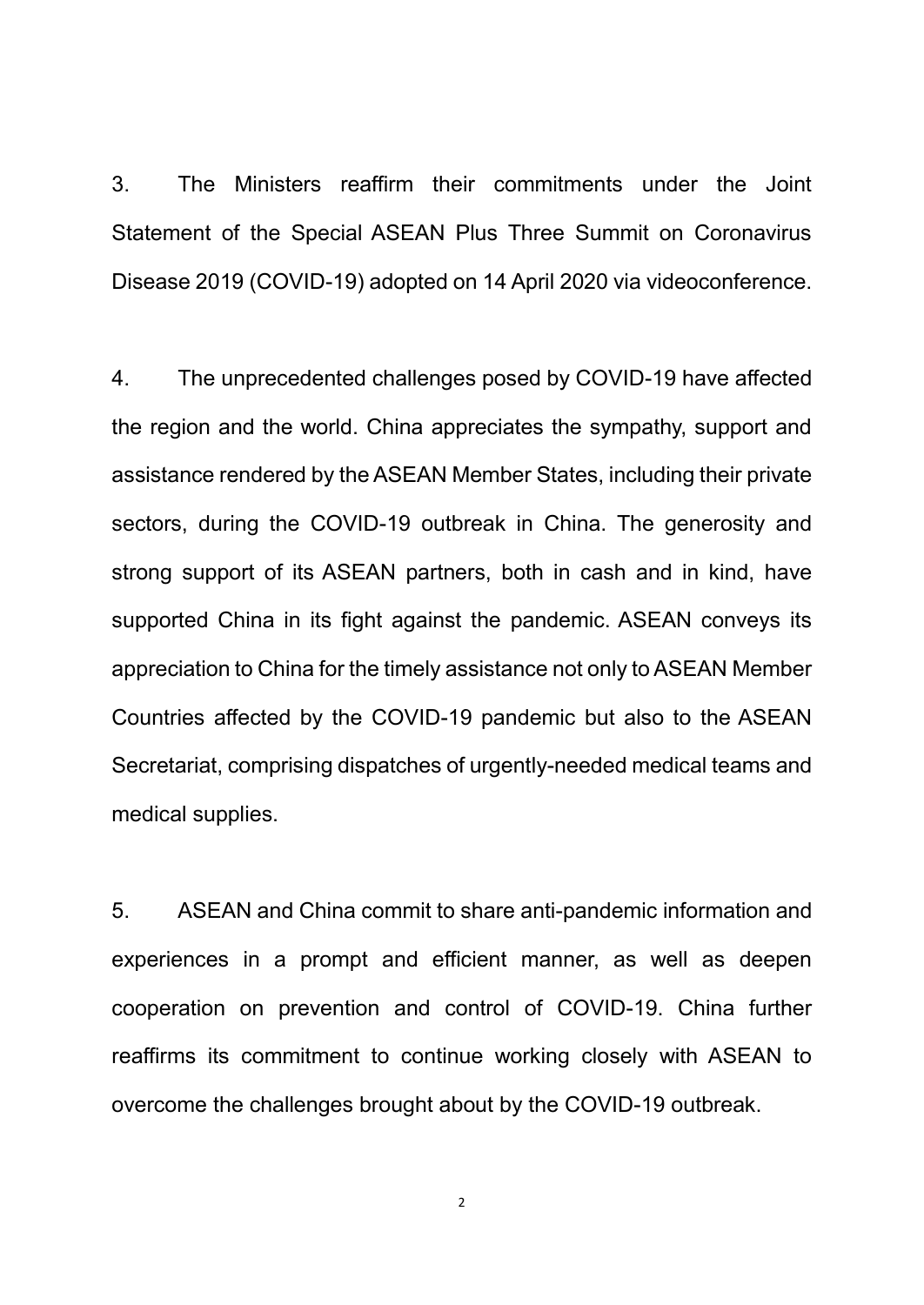6. The Ministers commit to further strengthen collaboration at all levels across the region and countries on the prevention and control of COVID-19, including through regular, timely and transparent exchange of information and sharing of knowledge, experience and best practices, as well as on facilitating production and access to medicines and vaccines used for the treatment of COVID-19. They express their commitment to ensure that technical information exchange and knowledge-sharing is transparent and efficient. This will ensure that the knowledge and experience of each country translate into best practices for the region, support to mitigate the negative impacts on healthcare, manufacturing, trade, investment and tourism, and to demonstrate the spirit enshrined in the ASEAN-China Strategic Partnership for Peace and Prosperity.

7. The Ministers commit to contribute to the regional and global healthcare security by enhancing cooperation on research and development, and the production of and access to medicines, vaccines, and essential medical supplies to demonstrate the spirit of ASEAN-China partnership. They call for united efforts between ASEAN and China for mitigating the adverse impact of COVID-19 on the economy.

8. The Ministers reiterate their firm support to every country in the region, particularly the least-developed countries, and commit to provide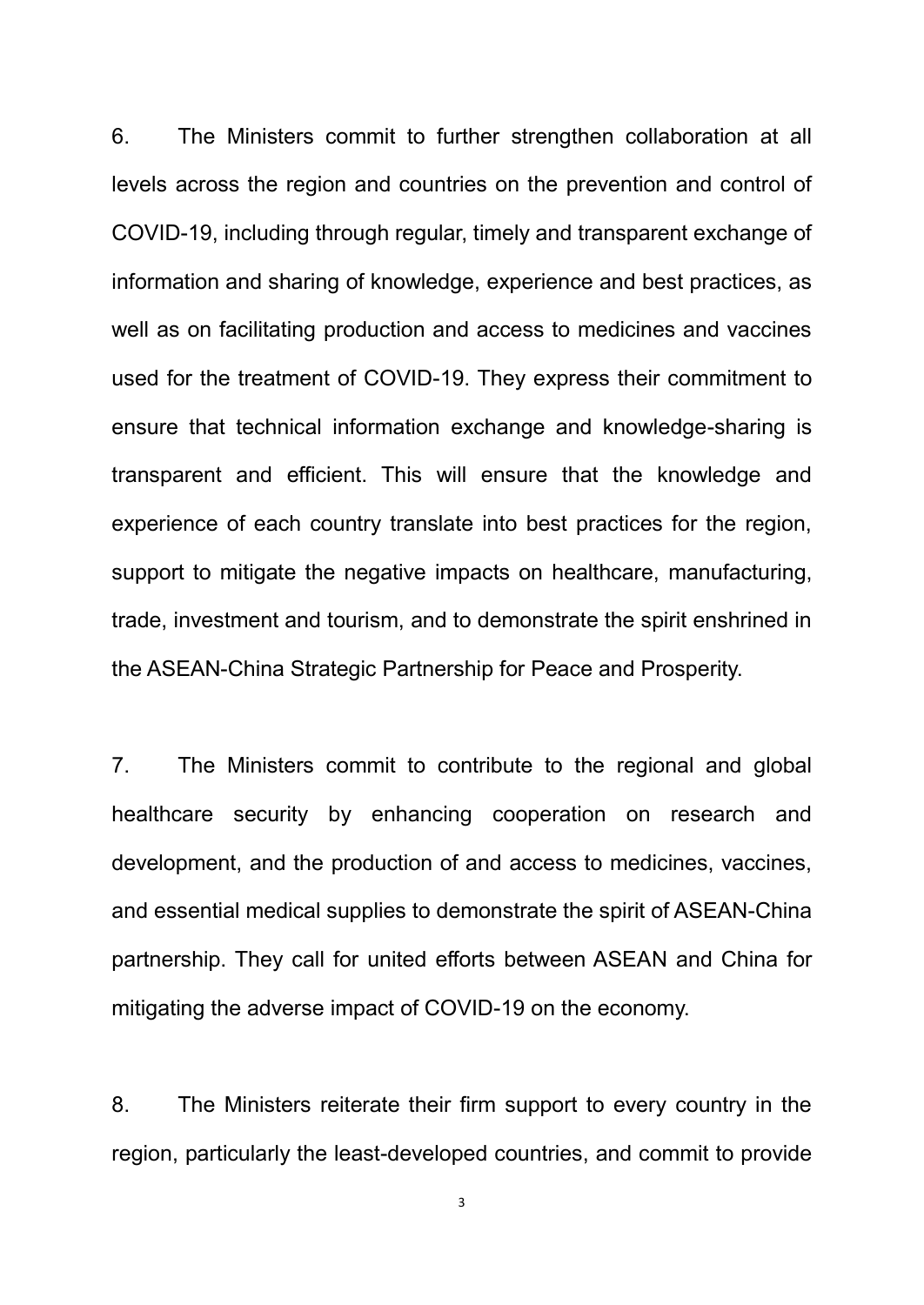aid in the form of professionals, technologies and supplies, as appropriate, to help fight the pandemic and protect the lives and health of the local people, especially the vulnerable ones. The Ministers will emphasize more development considerations in the trade and investment recovery measures to ensure that inclusive policy instruments are in place to fasttrack economic recovery and benefit all people in the region.

9. The Ministers reaffirm the importance of the ASEAN–China Free Trade Agreement (ACFTA) in boosting trade and investment and in ensuring stable and inclusive growth of the region. Since its establishment, the ACFTA has contributed in improving two-way trade and investment that brought about rapid growth. According to data available at the ASEAN Secretariat, bilateral trade grew from US\$ 235.5 billion in 2010 to US\$ 497.0 billion in 2019 - a substantial increase of 111.0%. Based on China's statistics, its bilateral trade with ASEAN increased by 119.1%, that is, from US\$ 292.8 billion in 2010 to US\$ 641.5 billion in 2019. Even under the current economic challenges, trade between ASEAN and China remains positive and presents significant opportunity in the economic recovery of the region. This achievement and trend demonstrates the strength of ASEAN-China trade relations, which could be critical in maintaining confidence in the regional economy.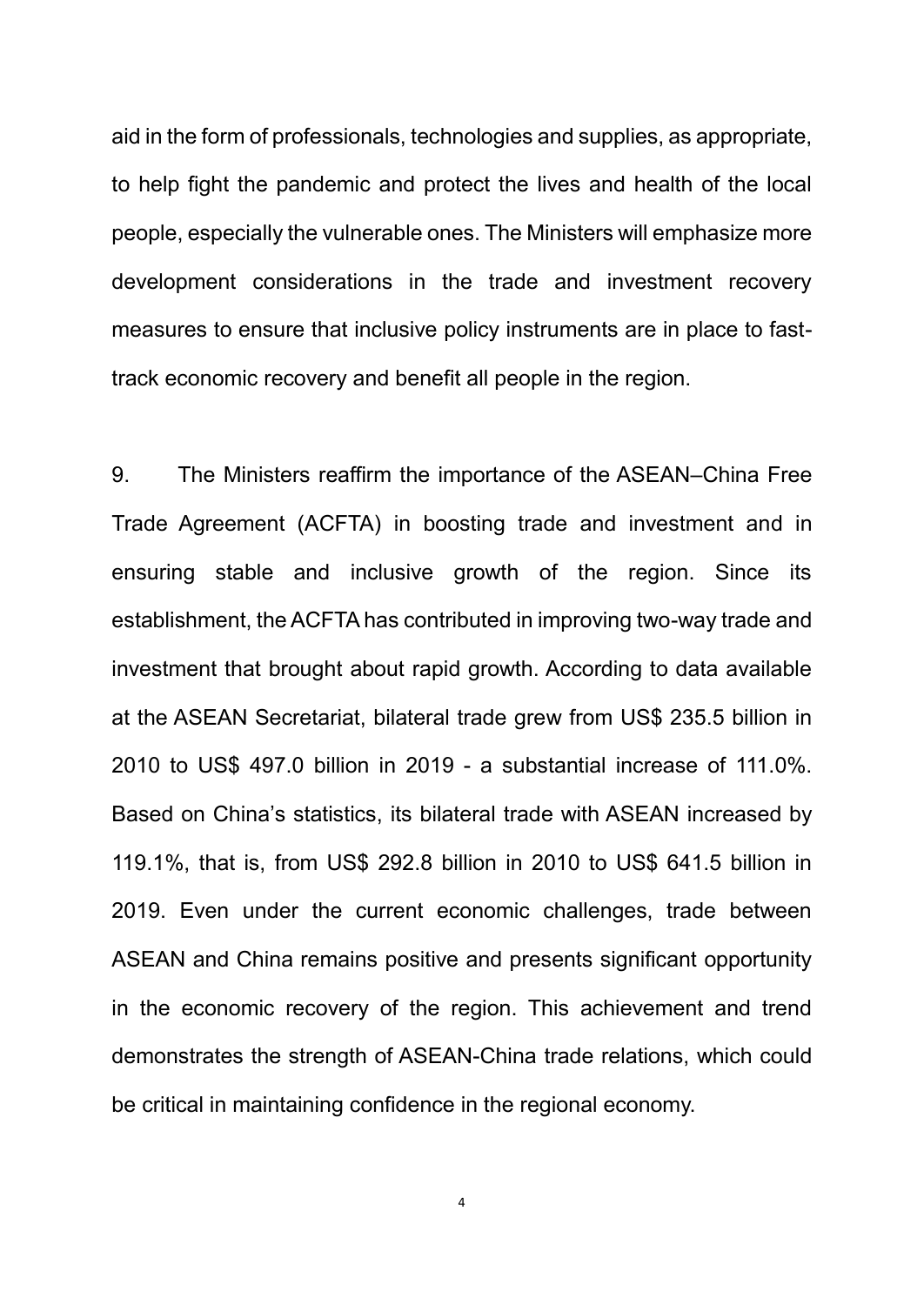10. The Ministers recognize that the smooth implementation of the ACFTA is vital in facilitating and promoting the free flow of goods and services, enhancing two-way investment, as well as maintaining the integrity of supply chains. They express their determination to continue exerting efforts to better implement the ACFTA which includes full implementation of the ACFTA Upgrading Protocol recognizing its potential contribution to a post-pandemic economic recovery. To this end, the Ministers recognize the need to explore the possibility of improving market access, i.e. addressing non-tariff barriers to trade, and by deepening and broadening economic cooperation in other areas under the ACFTA, such as non-tariff measures and electronic commerce thereby deepening regional economic integration.

11. The Ministers commit to keeping the markets open and further facilitating trade and investment in order to maintain the regional and global supply chains. Priority will be given to facilitating customs clearance to ensure continued and smooth cross-border flow of food, agricultural products, commodities, medicines and medical supplies, and other essential goods and services.

12. The Ministers agree to continue addressing tariff and non-tariff barriers, including those that impede the smooth flow of goods and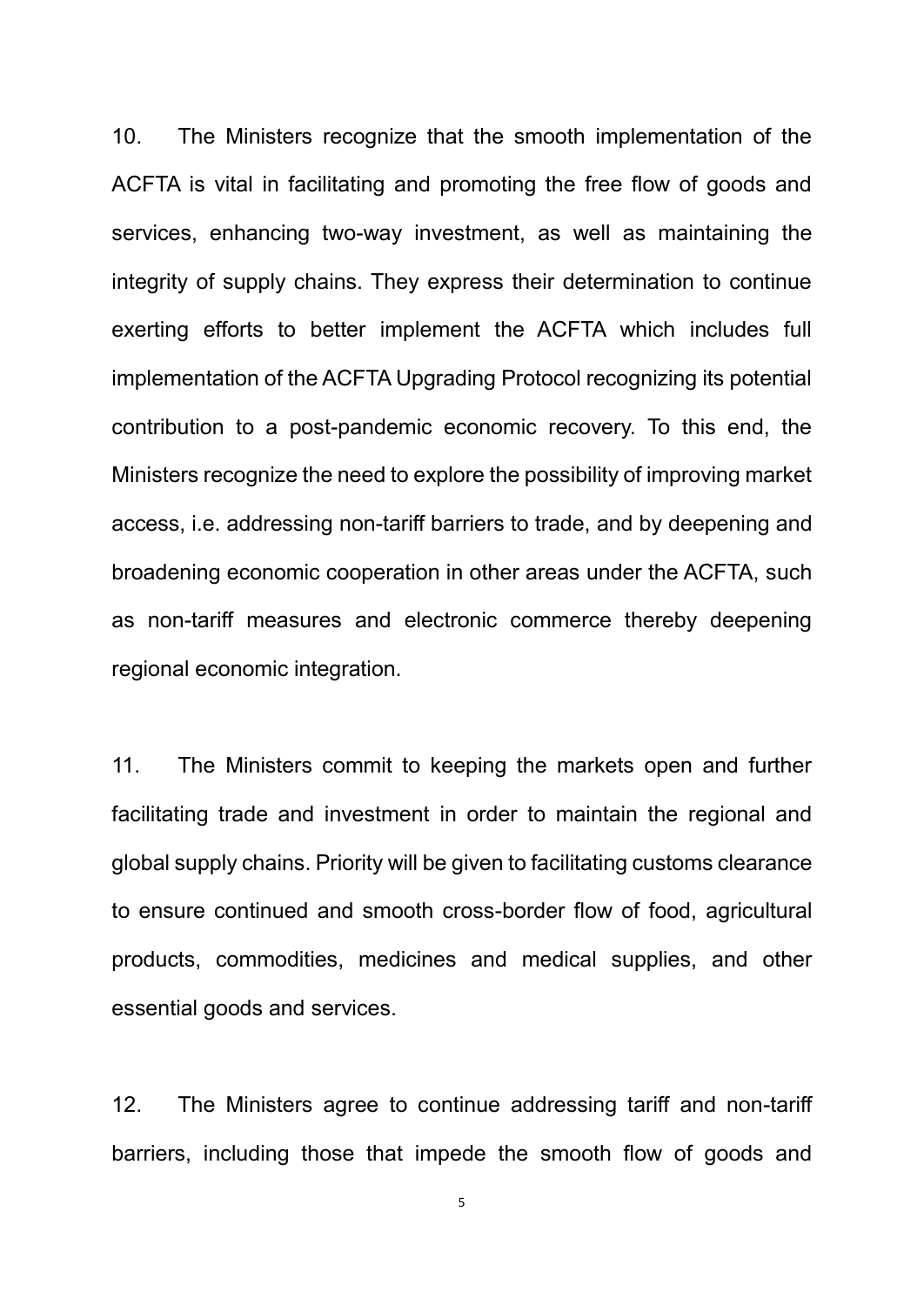services in supply chains. They further agree to refrain from imposing unnecessary trade measures with the view to minimizing the adverse impact on regional supply chains and thereby contributing towards an early economic recovery of the region. They acknowledge that any emergency trade measures deemed necessary to tackle COVID-19 shall be targeted, proportionate, transparent and temporary, and shall not create unnecessary barriers to trade and shall take into account the standards and recommendations of the World Customs Organization (WCO) and be consistent with the rights and obligations of each Party under the World Trade Organization (WTO) covered agreements. The Ministers encourage prompt notification to the WTO of trade-related measures implemented in response to COVID -19 in line with existing WTO rules and the World Health Organization's International Health Regulations (IHR) 2005.

13. The Ministers acknowledge the growing need for remote interactions to address the movement restrictions amid the pandemic. They commit to take measures to boost market confidence and improve stability of the regional economy as well as engage and assist stakeholders especially the private sectors, business start-ups and the micro, small and medium enterprises (MSMEs) to continue business